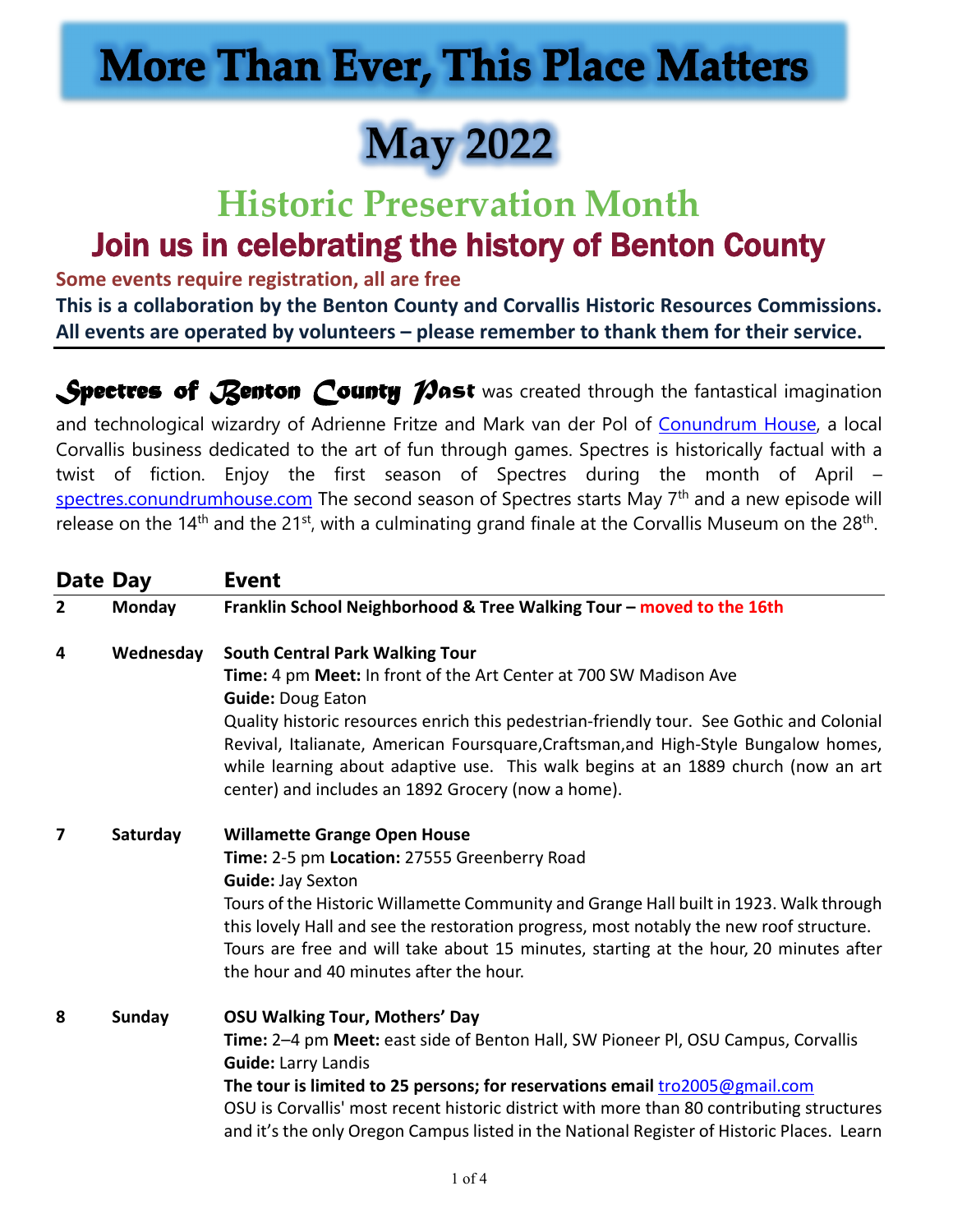about the development of campus structures, and early Olmsted and Taylor campus plans, quads, and viewsheds. Appreciate the most comprehensive collection of distinctive John V. Bennes-designed buildings.

#### **14 Saturday Four Open House Events**

#### 1. **Independent School**

**Time:** 10 am - 1 pm **Location:** 25381 SW Airport Ave, corner of Airport and Fern Roads, Philomath

**Guides:** members of the Independent Community Club

<http://www.independentcommunityclub.org/>

Visit one of Benton County's few remaining one-room school houses. The Independent School was built in 1919, and is a good example of a Craftsman style schoolhouse with a Bungalow floor plan. Ask to hear the school bell ring.

#### 2. **Adair Barracks Building**

**Time:** 11 am - 2 pm **Location:** 6030 William R Carr Avenue in the barracks building closest to that street

**Guides:** members of the Adair Living History group <http://adairlivinghistory.org/>

It's been a long two years and Adair Living History is eager to get back to the business of historic preservation! Meet members of the board and see artifacts from our history. Hear tales of when Camp Adair, seven miles north of Corvallis, was Oregon's second largest city in the 1940s. Find out what the Adair Air Force Station used the big, gray "Block Building" for in the 50s and 60s. There is so much history in the Adair area that we can't put it into one small paragraph. For those of you who have wondered over the last ten years just when that building will be completed, and when the Adair History Interpretive Center will be done, we have some great news! We hope to see many of you there.

#### 3. **Palestine Church**

**Time:** 11 am - 2 pm **Location:** 7273 NE Arnold Ave, Adair

**Guides**: members of the Willing Workers, a group organized in 1916 by farm women to provide a support system for women and families who lived in isolated rural areas

[https://www.oregonencyclopedia.org/articles/north\\_palestine\\_baptist\\_chur...](https://www.oregonencyclopedia.org/articles/north_palestine_baptist_church_benton_county/#.Yk9us8jMLjY%C2%A0) The Palestine Baptist Church was built in 1883 and is listed in the National Register of Historic Places. Come share the memories of the ladies who used and maintained the structure over many decades until ownership was transferred to Benton County and it was moved to Adair Village.

#### 4. **Lumos Winery – Home of the Historic H bar H Dude Ranch**

**Time:** Tours on the hour at 3, 4, and 5 PM **Location:** 24000 Cardwell Hill **Guide:** winery owner PK McCoy

#### <https://youtu.be/RQK6mTzhkpY>

The tasting room is in the old dude ranch barn and that is all you normally get to see of the old barn, but for these tours you will get access to the back room. You also get to tour one of the original ranch cabins. And taste some wine while you visit.

#### **15 Sunday North Central Park Walking Tour**

**Time:** 1 pm Meet: SW 8<sup>th</sup> St and NW Monroe Ave, Corvallis – southwest corner in front of the Presbyterian Church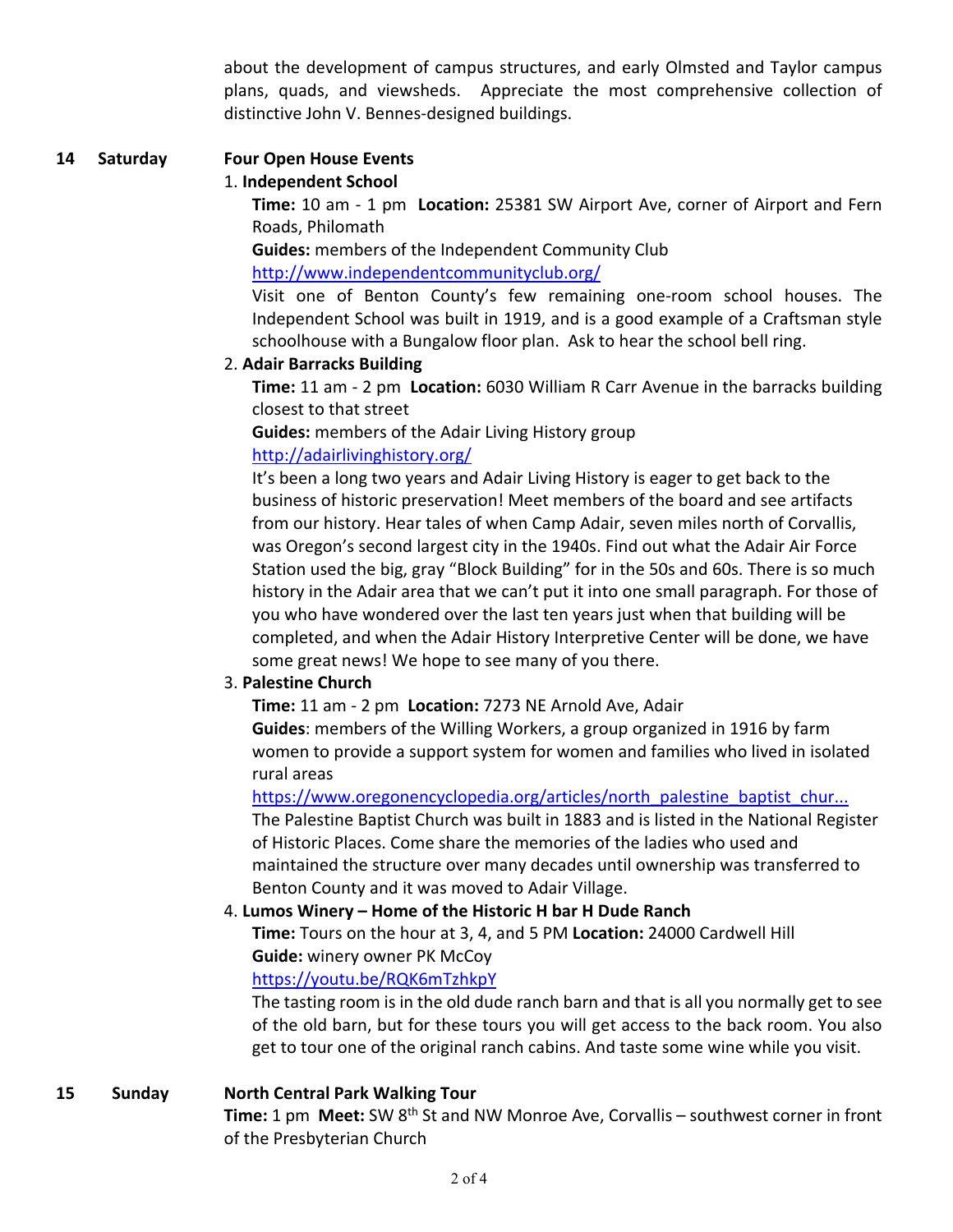**Guide:** Courtney Cloyd

Diverse historic resources and walkability mark this downtown neighborhood tour. See Gothic, Queen Anne, Italianate, Colonial Revival and Arts & Crafts bungalow homes. The walk begins at the 1909 Presbyterian Church and includes a 1940s courtyard apartment and Corvallis' first college fraternity house.

#### **16 Monday Franklin School Neighborhood & Tree Walking Tour**

**Time:** 2-3 pm **Meet:** Franklin School, 750 NW 18th St, east entrance, Corvallis **Guide:** Lyn Larson

 Discover the beauty above you! Celebrate the enduring companionship of heritage trees in the historic Franklin School Neighborhood. This one-hour guided tour includes the 1889 Franklin Square Park, Corvallis' oldest park and home to more than 15 different tree species.

#### **17 Tuesday Benton County Courthouse Tour**

**Time:** 12 pm **Meet:** 120 NW 4<sup>th</sup> St, Corvallis, meet inside at the elevator. **Guide:** Jill VanBuren **Limited to 15 people**, Jill is willing to schedule another tour if more people are interested Sign up with **[Inga.Williams@co.benton.or.us](mailto:Inga.Williams@co.benton.or.us)**

**This requires going through the security scanner, do not bring in any sharp objects and you may wish to leave your purse in the car as a time saver.**

Tour this 1888 beauty. The oldest courthouse in the state that has been in continuous operation, this courthouse is a regional icon and graces the logos of both Benton County and the City of Corvallis. The interior and furnishings have been respectfully preserved.

#### **21 Saturday Owens Farm History Walk**

**Time:** 9 am – 12 pm **Meet:** registered attendees will receive directions and details on where and when to meet

**Register at:** Proof of Covid-19 vaccination is required, register here: <https://greenbeltlandtrust.org/events/>

Join Greenbelt Land Trust and explore the fascinating history of Owens Farm. Learn about the Knotts-Owens family, their influence in Benton County, uses of the farm over time, and hear about the exciting vision for this property in the future. This property is rich with cultural history and accessible by guided tours only. This is a free and familyfriendly walk.

#### **22 Sunday College Hill West Walking Tour**

#### **Time:** 12 pm **Meet:** Intersection of NW Jackson Ave and NW Arnold Way, Corvallis  **Guide:** Dan Brown

The College Hill West Historic District contains over 250 houses dating from 1905 through 1945, and the neighborhood was developed by the builders of OSU. This tour will focus on bungalow, colonial and Tudor architecture, and the original local personalities connected to the homes and the college.

#### **25 Wednesday Historic Downtown Corvallis Walking Tour Time:**  $1 - 3$  pm **Meet:** Corvallis Museum,  $411$  SW  $2^{nd}$  St.

**Guide:** Mary Gallagher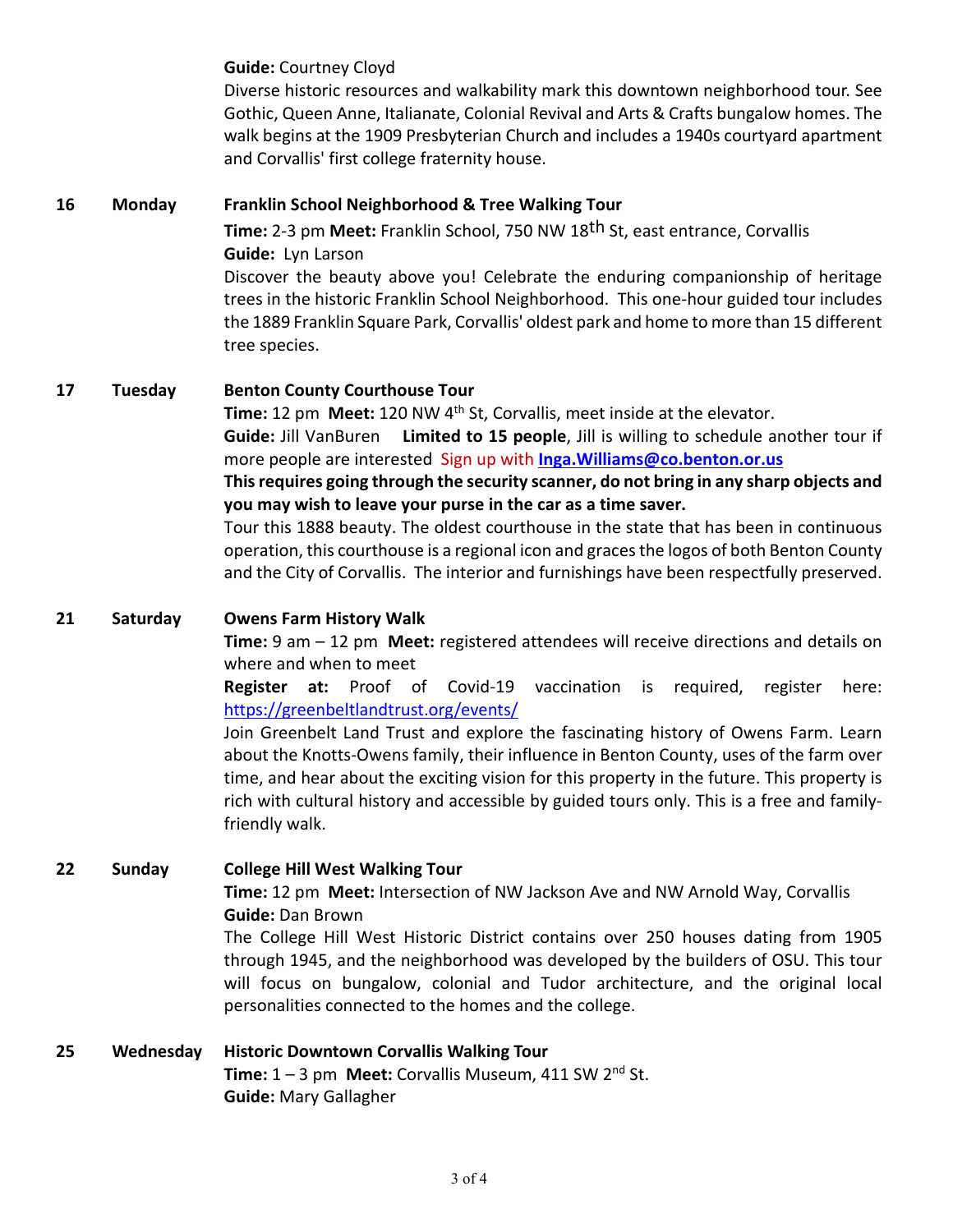The tour will begin in the education room with a 20 minute quick history of Corvallis prior to the walk. Once a shipping point, warehouse district, and industrial area, today's Riverfront Park honors downtown Corvallis' early past. Appreciate the sites that built the early local economy. Linger where historic rehabilitation projects fostered dynamic retail growth along  $2<sup>nd</sup>$  Street. Learn how downtown changed, and yet remained the same inviting place to meet friends, dine, shop and conduct business.

#### **26 Thursday** *HISTORIC PRESERVATION AWARDS CEREMONY*

 **Time:** 6 – 8 pm **Location:** Corvallis Museum, 411 SW 2nd St., downtown Corvallis **Keynote Speaker: WILLIAM G. ROBBINS**, *Emeritus Distinguished Professor of History* at Oregon State University, will speak on the topic of his soon-to-be published book about the history of Benton County. Books in publication can be found at this website <https://osupress.oregonstate.edu/author/william-robbins> Awards will be presented to those persons in our community that are exemplary historic preservationist and educators. Savory bites and non-alcoholic drinks will be served.

**27 Friday Samuel Whiteside Family House and Barn Tour Time:** 5:00 pm **Location:** 6154 Bellfountain Road

#### **Guide:** Autumn Peterson

Tour of the Samuel Whiteside 1880s house and 1901 Skipton barn. We'll go over the basic history of the structures and farm outbuildings, discussing the plan for their restoration, preservation and adaptive re-use. In the case of the Skipton barn, when is your building too far gone to save? We'll discuss how to determine the pros and cons of saving such a barn, what options one could consider in salvaging, re-using or rebuilding. We will not be able to go inside these structures as they are very unstable but we can see inside to the barn and move around and discuss structural issues, ideas on how to best preserve the history and character of these vernacular structures that were a part of early Benton County settler history.

**28 Saturday Spectres of Benton County Finale - Live Time:** 5:30 pm **Location:** Corvallis Museum, 411 SW 2nd St., downtown Corvallis Registration will be required.

#### **29 Sunday Van Buren Bridge Video and Guided Tour**

#### **Guide:** Roz Keeney

This historic structure will be removed and destroyed, most likely this year. Roz has been a tireless advocate for saving the bridge. Please join her in learning the history of the bridge and getting an up front tour of its unique features before it disappears forever.

**Video Viewing Time:** 1 pm **Location:** Majestic Theater, Community Room "Van Buren Bridge, A Visit From the Past." The video presents a story about two ghosts returning to Corvallis. They both magically materialize in front of the Van Buren Bridge at the same time. Mary Oppen, a young artist, is in the process of painting the bridge when a man materializes in front of her and blocks her view of the bridge. The man is C. B. (Mac) McCullough, Oregon's most famous bridge engineer. They begin to talk and discover that they both had lived in Corvallis when they were young and were drawn to the bridge at this time because they had heard that the bridge was going to be torn